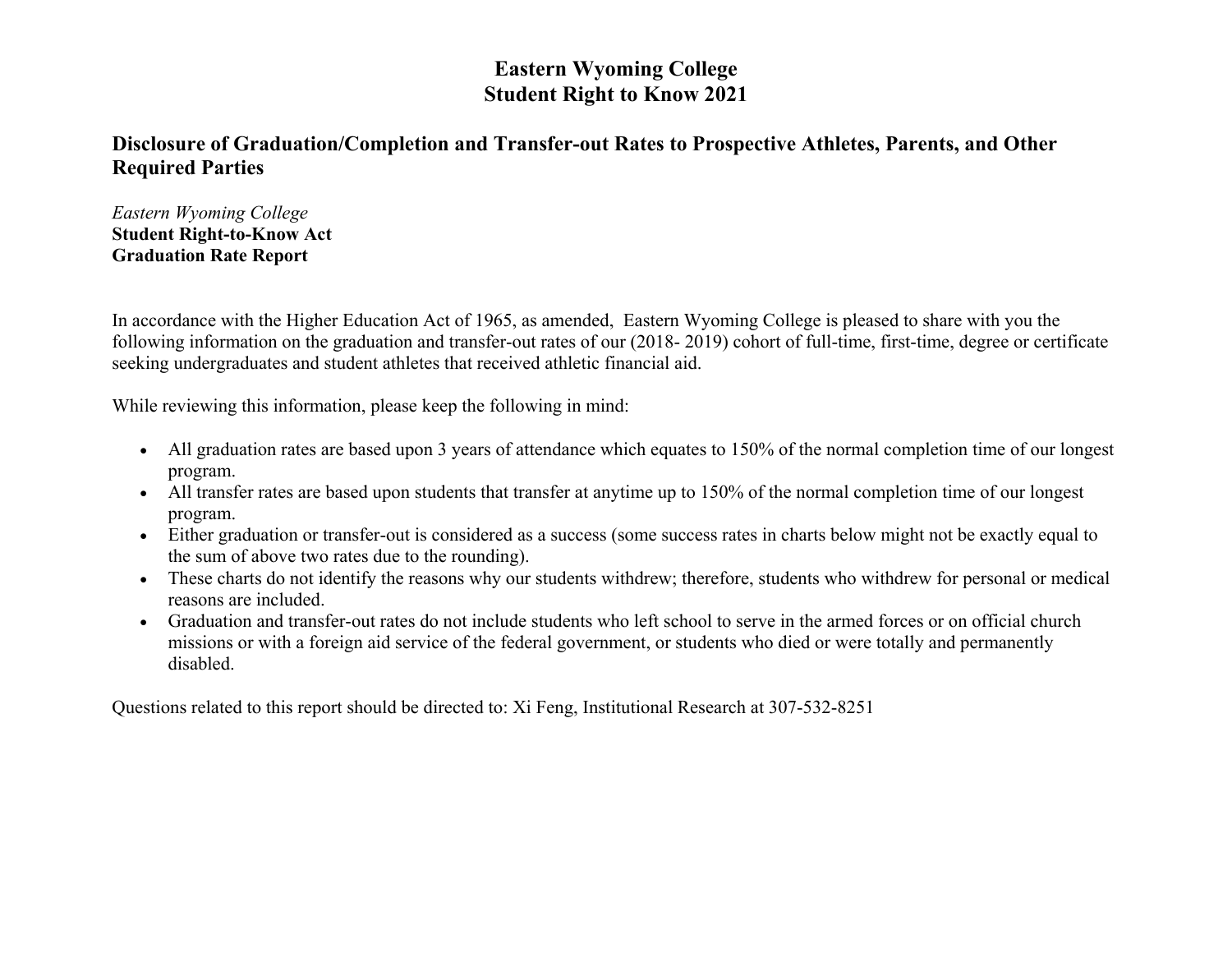#### Eastern Wyoming College Student Right to Know 2021

I(a) 2018 cohort of full-time, first-time, degree/cert. seeking students \*\*\*five or numbers below five are suppressed for personally identifiable information protection

| gender | <b>Race/Ethnicity</b>        | <b>FA</b>             |       | headcount graduation rate | transfer rate | success rate |
|--------|------------------------------|-----------------------|-------|---------------------------|---------------|--------------|
| Female | Amer. Indian/Alaska Native   | 3 other FA recipients | $***$ |                           | 100%          | 100%         |
| Female | Black or African Amer.       | 1 Pell recipients     | $***$ |                           | 100%          | 100%         |
| Female | Hispanic of Any Race         | 1 Pell recipients     | 9     | 44%                       | 11%           | 56%          |
| Female | Hispanic of Any Race         | 2 loan recipients     | $***$ |                           | 50%           | 50%          |
| Female | Hispanic of Any Race         | 3 other FA recipients | $***$ | 67%                       |               | 67%          |
| Female | Hispanic of Any Race         | 4 no FA               | $***$ | 100%                      |               | 100%         |
| Female | Non-Resident Alien           | 3 other FA recipients | $***$ | 80%                       | 20%           | 100%         |
| Female | Two or More Races            | 1 Pell recipients     | $***$ |                           | 100%          | 100%         |
| Female | White                        | 1 Pell recipients     | 36    | 50%                       | 19%           | 69%          |
| Female | White                        | 2 loan recipients     | $***$ | 67%                       | 33%           | 100%         |
| Female | White                        | 3 other FA recipients | 42    | 43%                       | 29%           | 71%          |
| Female | White                        | 4 no FA               | $***$ | 50%                       |               | 50%          |
| Male   | Amer, Indian/Alaska Native   | 3 other FA recipients | $***$ | 100%                      |               | 100%         |
| Male   | Black or African Amer.       | 1 Pell recipients     | $***$ | 25%                       | 50%           | 75%          |
| Male   | Black or African Amer.       | 3 other FA recipients | $***$ | 50%                       |               | 50%          |
| Male   | Hispanic of Any Race         | 1 Pell recipients     | $***$ | 67%                       |               | 67%          |
| Male   | Hispanic of Any Race         | 3 other FA recipients | $***$ |                           | 100%          | 100%         |
| Male   | Hispanic of Any Race         | 4 no FA               | $***$ |                           | 33%           | 33%          |
| Male   | Native Hawaii or Pac. Island | 1 Pell recipients     | $***$ | 100%                      |               | 100%         |
| Male   | Non-Resident Alien           | 3 other FA recipients | $***$ | 100%                      |               | 100%         |
| Male   | Non-Resident Alien           | 4 no FA               | $***$ |                           |               |              |
| Male   | White                        | 1 Pell recipients     | 28    | 43%                       | 11%           | 54%          |
| Male   | White                        | 2 loan recipients     | $***$ | 50%                       |               | 50%          |
| Male   | White                        | 3 other FA recipients | 30    | 57%                       | 13%           | 70%          |
| Male   | White                        | 4 no FA               | $***$ |                           |               |              |

(1)Pell recipients: recipients of the Federal Pell Grant

(2)loan recipients: recipients of Federal Family Education Loan or Federal Direct Loan (other than Unsubsidized Stafford Loan made under the Federal Family Education Loan Program or Federal Direct Unsubsidized Stafford Loan) who didn't receive the Federal Pell Grant

(3)other FA recipients: recipients of Financial Aid different from (1) and (2)

\*FA: Financial Aid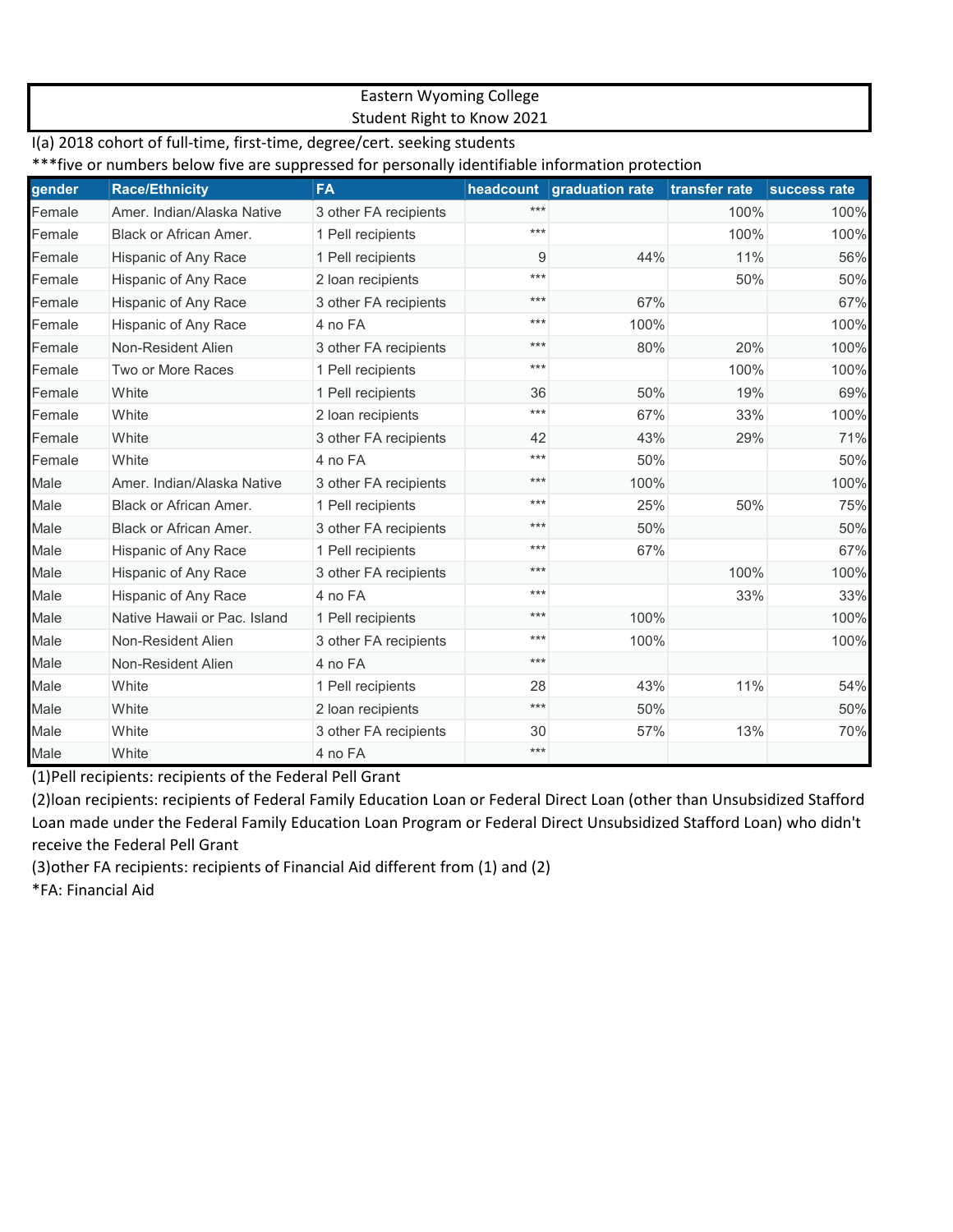| gender |     | headcount graduation rate transfer rate success rate |     |     |
|--------|-----|------------------------------------------------------|-----|-----|
| Female | 106 | 47%                                                  | 25% | 72% |
| Male   | 85  | 46%                                                  | 14% | 60% |

| <b>FA</b>             |    | headcount graduation rate transfer rate |     | success rate |
|-----------------------|----|-----------------------------------------|-----|--------------|
| 1 Pell recipients     | 83 | 46%                                     | 18% | 64%          |
| 2 Ioan recipients     |    | 43%                                     | 29% | 71%          |
| 3 other FA recipients | 89 | 52%                                     | 22% | 74%          |
| 4 no FA               | 12 | 17%                                     | 8%  | 25%          |

| <b>Race/Ethnicity</b>         |       | headcount graduation rate transfer rate |      | success rate |
|-------------------------------|-------|-----------------------------------------|------|--------------|
| Amer. Indian/Alaska Native    | $***$ | 50%                                     | 50%  | 100%         |
| <b>Black or African Amer.</b> |       | 29%                                     | 43%  | 71%          |
| Hispanic of Any Race          | 23    | 39%                                     | 22%  | 61%          |
| Native Hawaii or Pac. Island  | $***$ | 100%                                    |      | 100%         |
| Non-Resident Alien            | 9     | 78%                                     | 11%  | 89%          |
| Two or More Races             | $***$ |                                         | 100% | 100%         |
| White                         | 148   | 47%                                     | 18%  | 65%          |

| gender | <b>Race/Ethnicity</b>        | headcount | <b>graduation rate</b> | transfer rate | success rate |
|--------|------------------------------|-----------|------------------------|---------------|--------------|
| Female | Amer. Indian/Alaska Native   | $***$     |                        | 100%          | 100%         |
| Female | Black or African Amer.       | $***$     |                        | 100%          | 100%         |
| Female | Hispanic of Any Race         | 15        | 47%                    | 13%           | 60%          |
| Female | Non-Resident Alien           | $***$     | 80%                    | 20%           | 100%         |
| Female | Two or More Races            | $***$     |                        | 100%          | 100%         |
| Female | White                        | 83        | 47%                    | 24%           | 71%          |
| Male   | Amer, Indian/Alaska Native   | ***       | 100%                   |               | 100%         |
| Male   | Black or African Amer.       | 6         | 33%                    | 33%           | 67%          |
| Male   | Hispanic of Any Race         | 8         | 25%                    | 38%           | 63%          |
| Male   | Native Hawaii or Pac. Island | $***$     | 100%                   |               | 100%         |
| Male   | Non-Resident Alien           | $***$     | 75%                    |               | 75%          |
| Male   | White                        | 65        | 46%                    | 11%           | 57%          |

| FA                   |     | headcount graduation rate transfer rate success rate |     |     |
|----------------------|-----|------------------------------------------------------|-----|-----|
| <b>FA</b> recipients | 179 | 49%                                                  | 21% | 69% |
| no FA                |     | 17%                                                  | 8%  | 25% |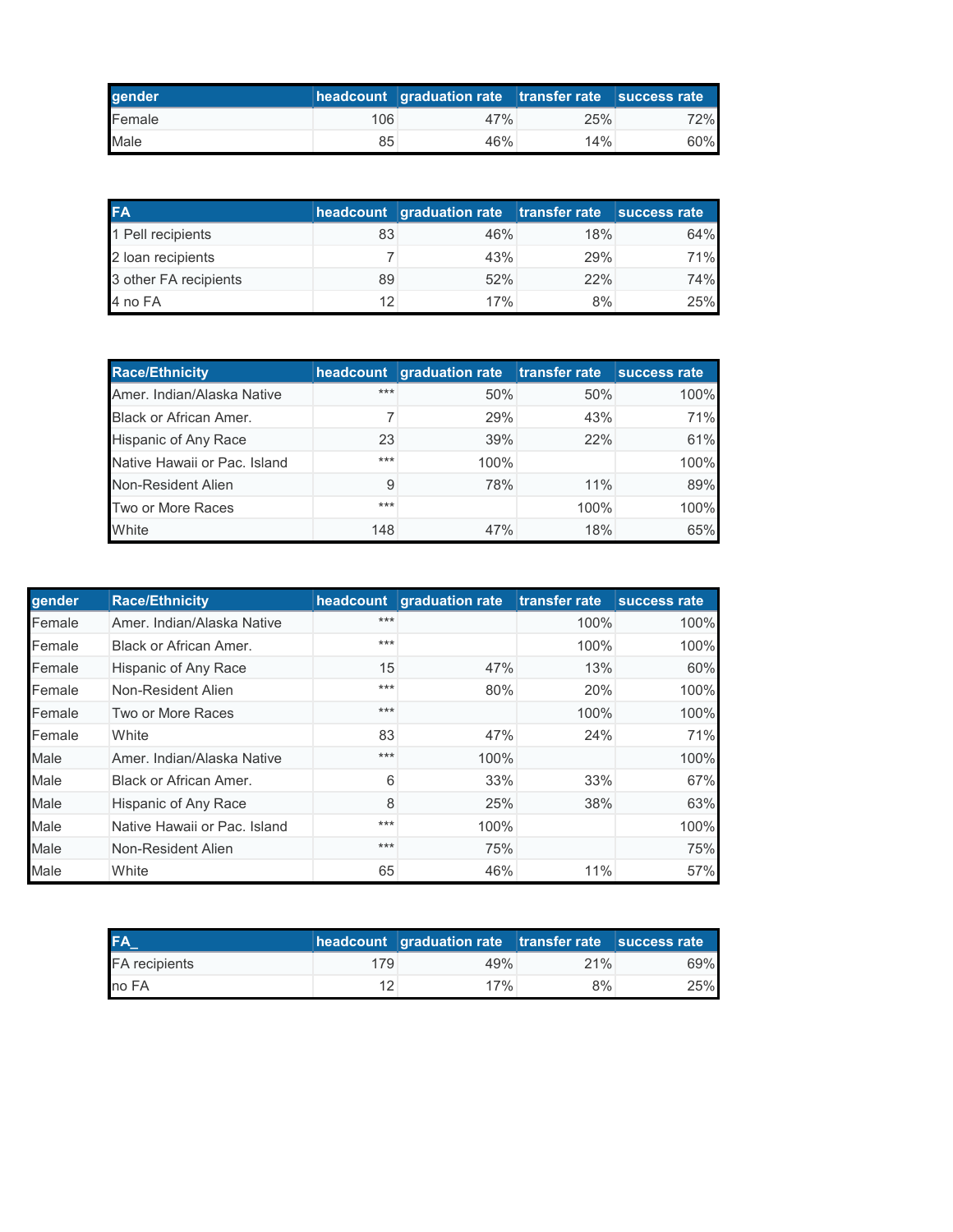### Eastern Wyoming College Student Right to Know 2021

## I(b) 2018 cohort of student athletes

### \*\*\*five or numbers below five are suppressed for personally identifiable information protection

| sport                   | <b>Race/Ethnicity</b>      | gender | headcount | graduation rate | transfer rate | success rate |
|-------------------------|----------------------------|--------|-----------|-----------------|---------------|--------------|
| <b>Basketball Men</b>   | Amer, Indian/Alaska Native | Male   | $***$     | 100%            |               | 100%         |
| Basketball Men          | Black or African Amer.     | Male   |           | 29%             | 29%           | 57%          |
| <b>Basketball Men</b>   | Non-Resident Alien         | Male   | $***$     | 100%            |               | 100%         |
| <b>Basketball Men</b>   | White                      | Male   | $***$     | 25%             | 50%           | 75%          |
| Basketball Women        | Amer, Indian/Alaska Native | Female | $***$     |                 | 100%          | 100%         |
| <b>Basketball Women</b> | Non-Resident Alien         | Female | $***$     | 100%            |               | 100%         |
| <b>Basketball Women</b> | White                      | Female | $***$     |                 |               |              |
| Golf                    | Hispanic of Any Race       | Male   | $***$     | 100%            |               | 100%         |
| Golf                    | Non-Resident Alien         | Male   | $***$     | 100%            |               | 100%         |
| Golf                    | White                      | Male   | $***$     | 100%            |               | 100%         |
| Rodeo                   | White                      | Male   | 8         | 50%             | 13%           | 63%          |
| Volleyball              | Black or African Amer.     | Female | $***$     |                 | 100%          | 100%         |
| Volleyball              | Non-Resident Alien         | Female | $***$     | 50%             | 50%           | 100%         |
| Volleyball              | White                      | Female | $***$     | 33%             | 67%           | 100%         |

| gender |    | headcount graduation rate transfer rate success rate |     |     |
|--------|----|------------------------------------------------------|-----|-----|
| Female |    | 45%                                                  | 45% | 91% |
| Male   | 26 | 54%                                                  | 19% | 73% |

| <b>Race/Ethnicity</b>         |     |      | headcount graduation r transfer rate | success rate |
|-------------------------------|-----|------|--------------------------------------|--------------|
| Amer. Indian/Alaska Native    | *** | 50%  | 50%                                  | 100%         |
| <b>Black or African Amer.</b> |     | 25%  | 38%                                  | 63%          |
| Hispanic of Any Race          | *** | 100% |                                      | 100%         |
| Non-Resident Alien            |     | 88%  | 13%                                  | 100%         |
| White                         | 18  | 44%  | 28%                                  | 72%          |

| sport                   | gender |       | headcount graduation rate transfer rate |     | success rate |
|-------------------------|--------|-------|-----------------------------------------|-----|--------------|
| <b>Basketball Men</b>   | Male   | 14    | 43%                                     | 29% | 71%          |
| <b>Basketball Women</b> | Female | $***$ | 60%                                     | 20% | 80%          |
| Golf                    | Male   | $***$ | 100%                                    |     | 100%         |
| Rodeo                   | Male   |       | 50%                                     | 13% | 63%          |
| Volleyball              | Female |       | 33%                                     | 67% | 100%         |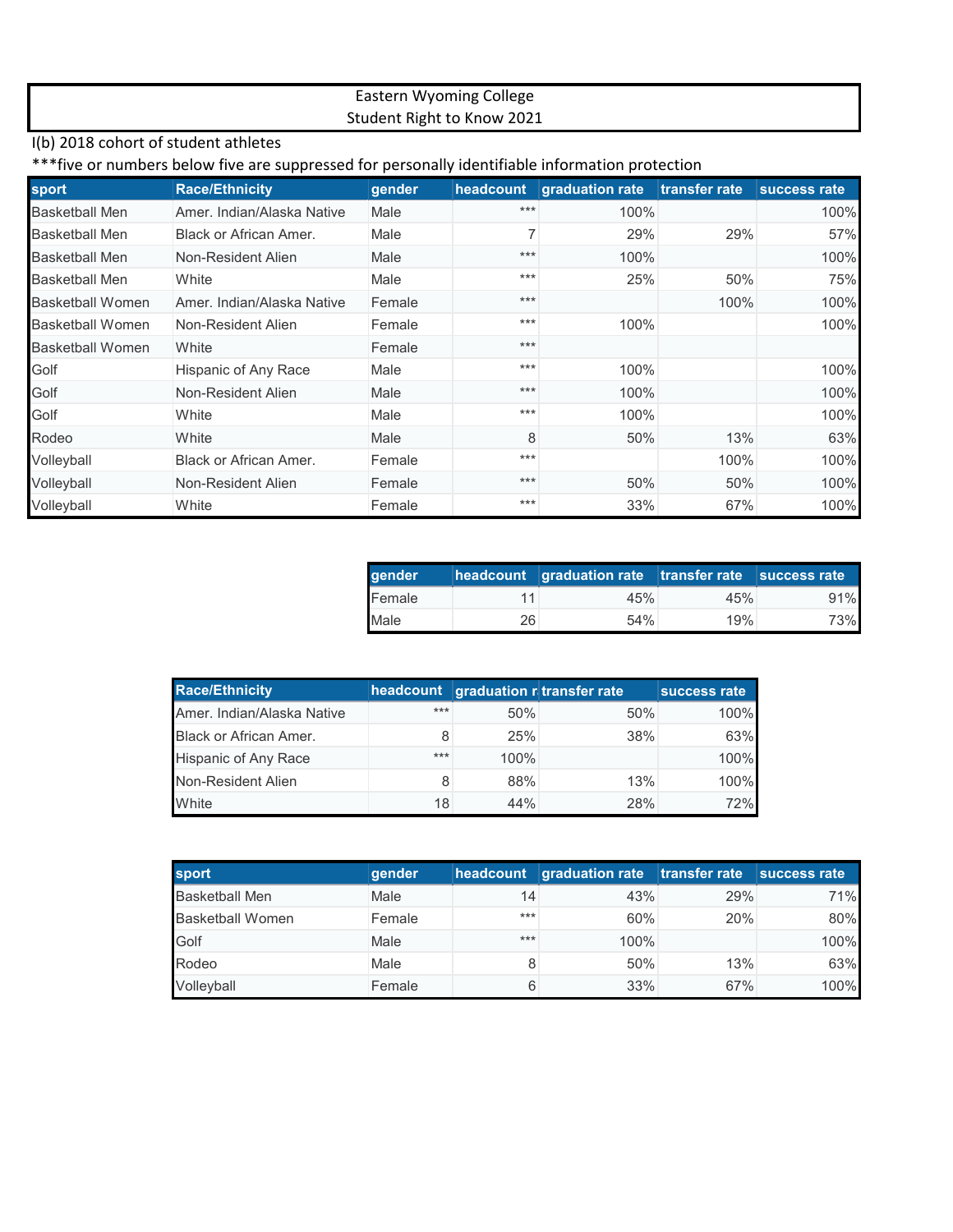### II(a) 2015-2018 Cohorts Four-Year Average

# \*full-time, first-time, degree/cert. seeking students

| gender | <b>Race/Ethnicity</b>         | <b>FA</b>             | 4yr avg headcount | graduation rate | transfer rate | success rate |
|--------|-------------------------------|-----------------------|-------------------|-----------------|---------------|--------------|
| Female | Amer. Indian/Alaska Native    | 1 Pell recipients     | 0.8               | 67%             |               | 67%          |
|        |                               | 3 other FA recipients | 1.0               |                 | 75%           | 75%          |
|        | Asian                         | 1 Pell recipients     | 0.3               |                 | 100%          | 100%         |
|        |                               | 3 other FA recipients | 0.3               |                 | 100%          | 100%         |
|        | <b>Black or African Amer.</b> | 1 Pell recipients     | 0.5               |                 | 100%          | 100%         |
|        |                               | 3 other FA recipients | 0.3               |                 |               |              |
|        |                               | 4 no FA               | 0.3               |                 | 100%          | 100%         |
|        | Hispanic of Any Race          | 1 Pell recipients     | 4.5               | 28%             | 17%           | 44%          |
|        |                               | 2 loan recipients     | 0.5               |                 | 50%           | 50%          |
|        |                               | 3 other FA recipients | 2.8               | 55%             | 9%            | 64%          |
|        |                               | 4 no FA               | 1.3               | 40%             |               | 40%          |
|        | Native Hawaii or Pac. Island  | 3 other FA recipients | 0.3               |                 |               |              |
|        | Non-Resident Alien            | 3 other FA recipients | 4.5               | 67%             | 17%           | 83%          |
|        |                               | 4 no FA               | 0.3               |                 |               |              |
|        | Two or More Races             | 1 Pell recipients     | 0.3               |                 | 100%          | 100%         |
|        | White                         | 1 Pell recipients     | 33.3              | 35%             | 16%           | 51%          |
|        |                               | 2 loan recipients     | 3.5               | 43%             | 29%           | 71%          |
|        |                               | 3 other FA recipients | 41.5              | 53%             | 24%           | 77%          |
|        |                               | 4 no FA               | 5.5               | 41%             | 23%           | 64%          |
| Male   | Amer. Indian/Alaska Native    | 1 Pell recipients     | 0.5               |                 |               |              |
|        |                               | 3 other FA recipients | 0.3               | 100%            |               | 100%         |
|        |                               | 4 no FA               | 0.3               | 100%            |               | 100%         |
|        | Asian                         | 3 other FA recipients | 0.3               |                 |               |              |
|        | Black or African Amer.        | 1 Pell recipients     | 1.5               | 17%             | 67%           | 83%          |
|        |                               | 3 other FA recipients | 0.8               | 33%             | 33%           | 67%          |
|        | Hispanic of Any Race          | 1 Pell recipients     | 3.3               | 23%             | 8%            | 31%          |
|        |                               | 2 loan recipients     | 0.3               |                 |               |              |
|        |                               | 3 other FA recipients | 1.5               | 17%             | 83%           | 100%         |
|        |                               | 4 no FA               | 1.0               |                 | 25%           | 25%          |
|        | Native Hawaii or Pac. Island  | 1 Pell recipients     | 0.5               | 50%             |               | 50%          |
|        | Non-Resident Alien            | 1 Pell recipients     | 0.3               |                 |               |              |
|        |                               | 3 other FA recipients | 4.5               | 50%             |               | 50%          |
|        |                               | 4 no FA               | 0.5               |                 |               |              |
|        | Two or More Races             | 1 Pell recipients     | 0.3               |                 |               |              |
|        |                               | 3 other FA recipients | 0.3               |                 | 100%          | 100%         |
|        | White                         | 1 Pell recipients     | 22.0              | 38%             | 11%           | 49%          |
|        |                               | 2 loan recipients     | 4.0               | 31%             | 19%           | 50%          |
|        |                               | 3 other FA recipients | 32.3              | 57%             | 13%           | 70%          |
|        |                               | 4 no FA               | 6.3               | 40%             | 8%            | 48%          |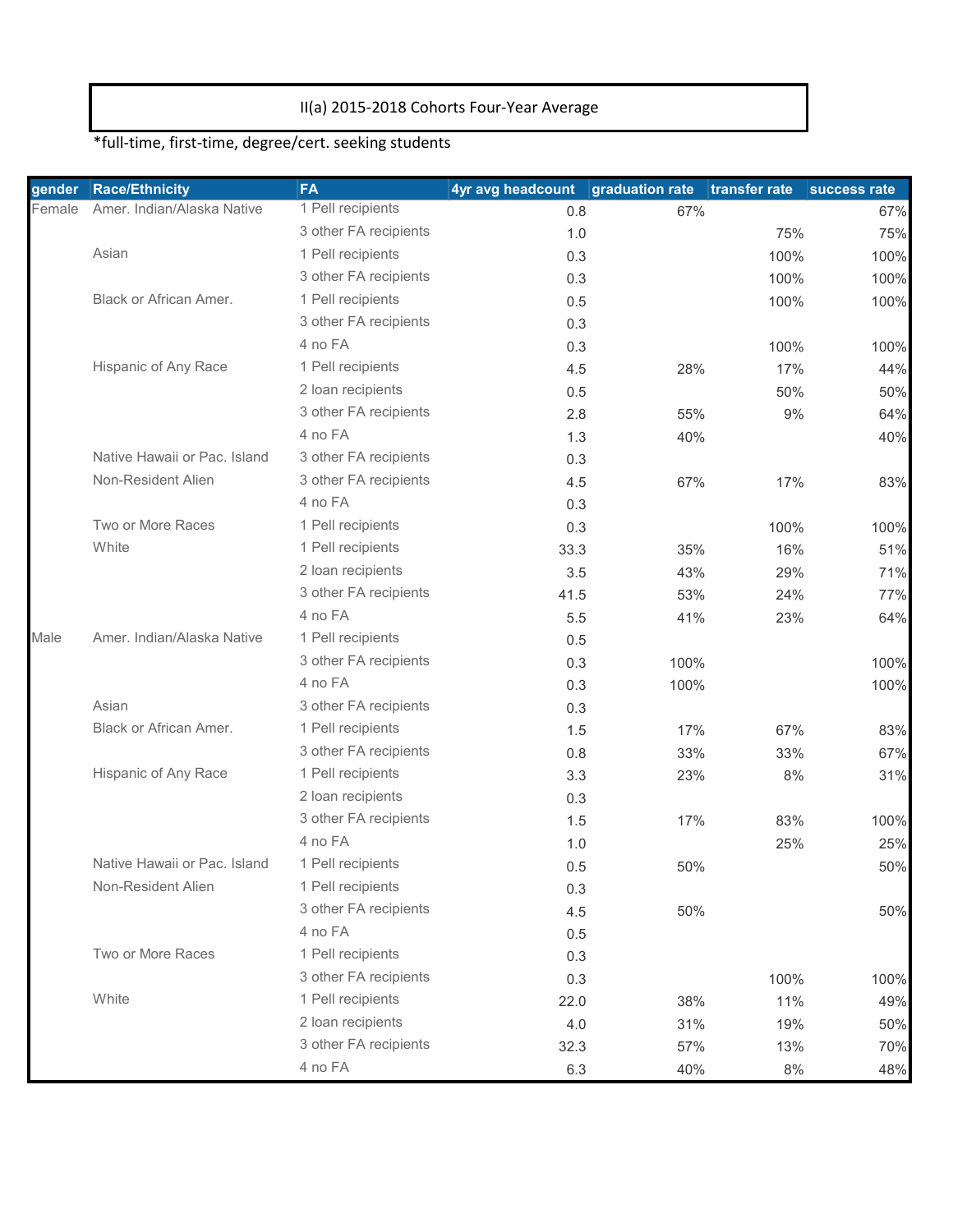| gender | Ayr avg headcount graduation rate transfer rate success rate |     |     |     |
|--------|--------------------------------------------------------------|-----|-----|-----|
| Female | 101.3                                                        | 44% | 21% | 65% |
| Male   | 80.3                                                         | 43% | 14% | 57% |

| <b>Race/Ethnicity</b>         | 4yr avg headcount graduation rate transfer rate success rate |     |     |     |
|-------------------------------|--------------------------------------------------------------|-----|-----|-----|
| Amer, Indian/Alaska Native    | 2.8                                                          | 36% | 27% | 64% |
| Asian                         | 0.8                                                          |     | 67% | 67% |
| <b>Black or African Amer.</b> | 3.3                                                          | 15% | 62% | 77% |
| Hispanic of Any Race          | 15.0                                                         | 28% | 20% | 48% |
| Native Hawaii or Pac. Island  | 0.8                                                          | 33% |     | 33% |
| Non-Resident Alien            | 10.0                                                         | 53% | 8%  | 60% |
| Two or More Races             | 0.8                                                          |     | 67% | 67% |
| White                         | 148.3                                                        | 46% | 17% | 63% |

| <b>FA</b>             | 4yr avg headcount graduation rate transfer rate success rate |     |     |     |
|-----------------------|--------------------------------------------------------------|-----|-----|-----|
| 1 Pell recipients     | 67.8                                                         | 34% | 16% | 50% |
| 2 loan recipients     | 8.3                                                          | 33% | 24% | 58% |
| 3 other FA recipients | 90.3                                                         | 53% | 20% | 73% |
| 4 no FA               | 15.3                                                         | 36% | 15% | 51% |

| gender | <b>Race/Ethnicity</b>        | 4yr avg headcount graduation rate transfer rate success rate |     |      |      |
|--------|------------------------------|--------------------------------------------------------------|-----|------|------|
| Female | Amer. Indian/Alaska Native   | 1.8                                                          | 29% | 43%  | 71%  |
|        | Asian                        | 0.5                                                          |     | 100% | 100% |
|        | Black or African Amer.       | 1.0                                                          |     | 75%  | 75%  |
|        | Hispanic of Any Race         | 9.0                                                          | 36% | 14%  | 50%  |
|        | Native Hawaii or Pac. Island | 0.3                                                          |     |      |      |
|        | Non-Resident Alien           | 4.8                                                          | 63% | 16%  | 79%  |
|        | Two or More Races            | 0.3                                                          |     | 100% | 100% |
|        | White                        | 83.8                                                         | 45% | 21%  | 66%  |
| Male   | Amer, Indian/Alaska Native   | 1.0                                                          | 50% |      | 50%  |
|        | Asian                        | 0.3                                                          |     |      |      |
|        | Black or African Amer.       | 2.3                                                          | 22% | 56%  | 78%  |
|        | Hispanic of Any Race         | 6.0                                                          | 17% | 29%  | 46%  |
|        | Native Hawaii or Pac. Island | 0.5                                                          | 50% |      | 50%  |
|        | Non-Resident Alien           | 5.3                                                          | 43% |      | 43%  |
|        | Two or More Races            | 0.5                                                          |     | 50%  | 50%  |
|        | White                        | 64.5                                                         | 47% | 12%  | 59%  |

|                      | 4yr avg headcount graduation rate transfer rate success rate |        |     |     |
|----------------------|--------------------------------------------------------------|--------|-----|-----|
| <b>FA</b> recipients | 166.3                                                        | 44%    | 18% | 63% |
| no FA                | 15.3                                                         | $36\%$ | 15% | 51% |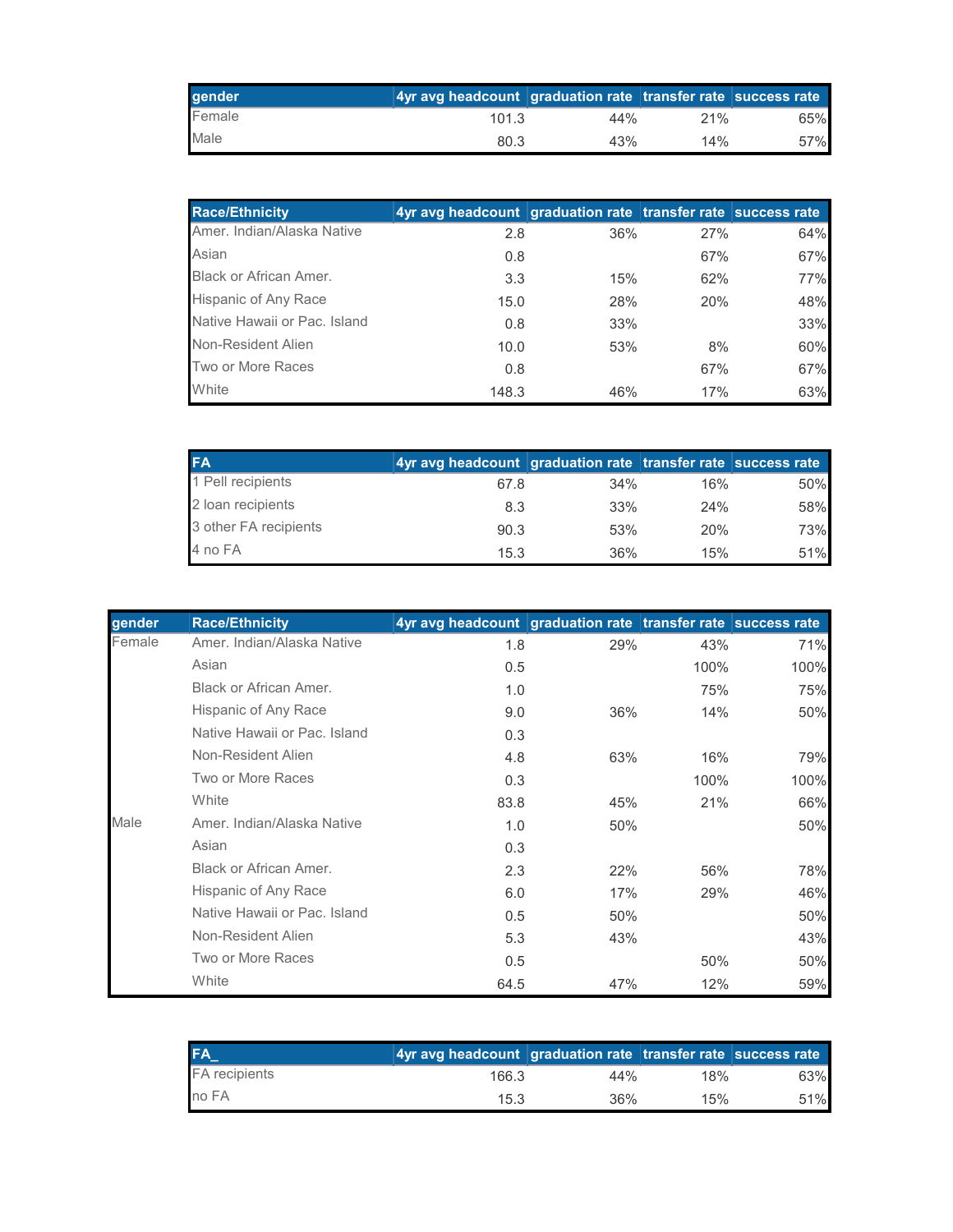### II(b) 2015-2018 Cohorts Four-Year Average

#### \*student athletes

| sport                   | <b>Race/Ethnicity</b>         | qender | 4yr avg headcount graduation rate transfer rate success rate |      |      |      |
|-------------------------|-------------------------------|--------|--------------------------------------------------------------|------|------|------|
| <b>Basketball Men</b>   | Amer. Indian/Alaska Native    | Male   | 0.3                                                          | 100% |      | 100% |
|                         | Black or African Amer.        | Male   | 2.8                                                          | 18%  | 45%  | 64%  |
|                         | Non-Resident Alien            | Male   | 3.8                                                          | 47%  |      | 47%  |
|                         | Two or More Races             | Male   | 0.3                                                          |      | 100% | 100% |
|                         | White                         | Male   | 3.3                                                          | 31%  | 54%  | 85%  |
| <b>Basketball Women</b> | Amer. Indian/Alaska Native    | Female | 0.8                                                          |      | 100% | 100% |
|                         | Black or African Amer.        | Female | 0.3                                                          |      | 100% | 100% |
|                         | Non-Resident Alien            | Female | 3.5                                                          | 79%  | 7%   | 86%  |
|                         | White                         | Female | 3.8                                                          | 53%  | 33%  | 87%  |
| Golf                    | Hispanic of Any Race          | Male   | 0.3                                                          | 100% |      | 100% |
|                         | Non-Resident Alien            | Male   | 2.0                                                          | 63%  |      | 63%  |
|                         | White                         | Male   | 3.0                                                          | 42%  | 25%  | 67%  |
| Rodeo                   | Hispanic of Any Race          | Male   | 0.3                                                          | 100% |      | 100% |
|                         | White                         | Female | 3.5                                                          | 57%  | 14%  | 71%  |
|                         |                               | Male   | 7.5                                                          | 43%  | 20%  | 63%  |
| Volleyball              | Amer, Indian/Alaska Native    | Female | 0.3                                                          | 100% |      | 100% |
|                         | <b>Black or African Amer.</b> | Female | 0.3                                                          |      | 100% | 100% |
|                         | Hispanic of Any Race          | Female | 0.3                                                          | 100% |      | 100% |
|                         |                               | Male   | 0.3                                                          |      | 100% | 100% |
|                         | Non-Resident Alien            | Female | 1.3                                                          | 40%  | 40%  | 80%  |
|                         | White                         | Female | 5.0                                                          | 50%  | 40%  | 90%  |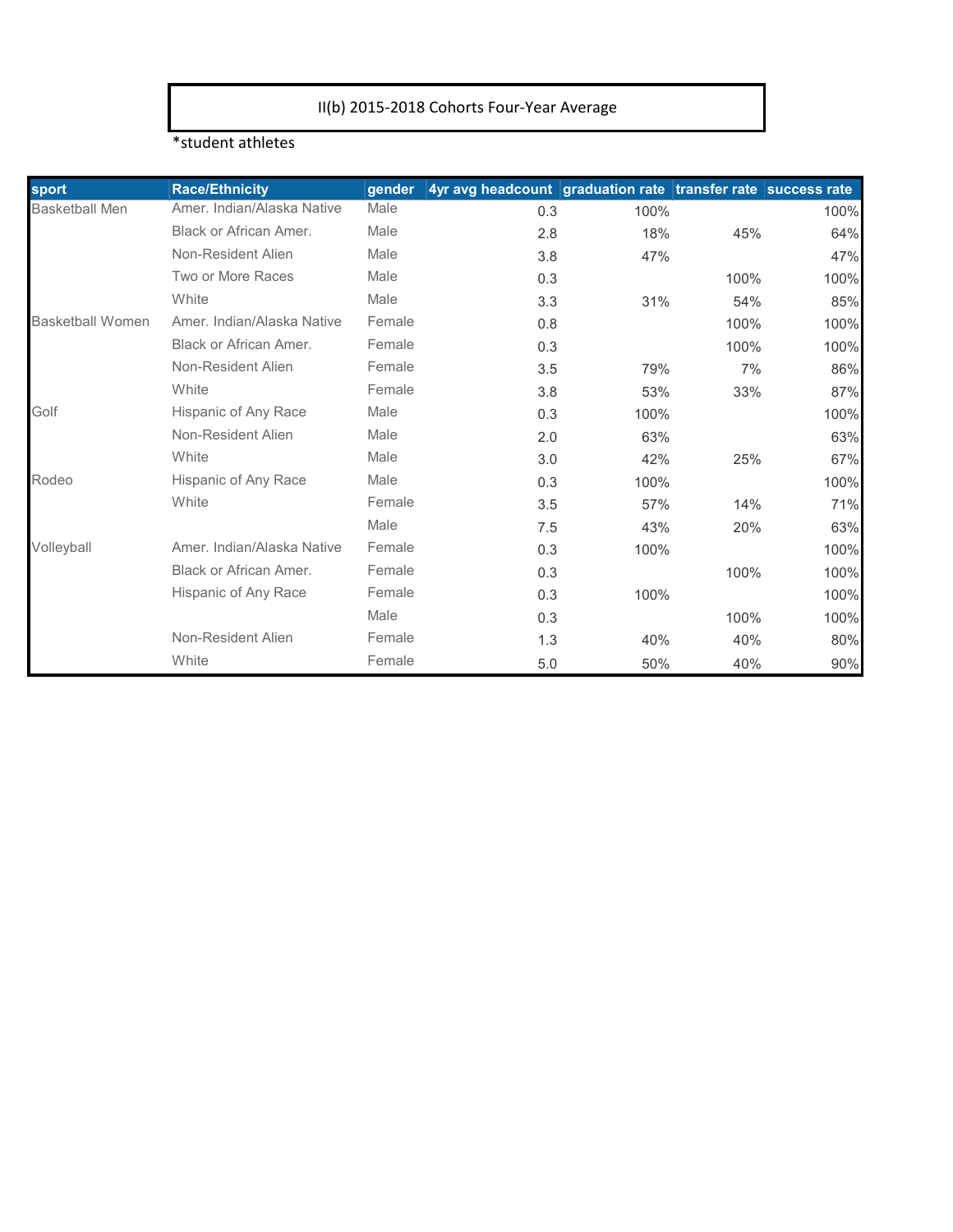| gender | 4yr avg headcount graduation rate transfer rate success rate |        |         |     |
|--------|--------------------------------------------------------------|--------|---------|-----|
| Female | 18.8                                                         | $55\%$ | $.31\%$ | 85% |
| Male   | 23.5                                                         | 41%    | 24%     | 66% |

| <b>Race/Ethnicity</b>         | 4yr avg headcount graduation rate transfer rate success rate |     |      |      |
|-------------------------------|--------------------------------------------------------------|-----|------|------|
| Amer. Indian/Alaska Native    | 1.3                                                          | 40% | 60%  | 100% |
| <b>Black or African Amer.</b> | 3.3                                                          | 15% | 54%  | 69%  |
| <b>Hispanic of Any Race</b>   | 1.0                                                          | 75% | 25%  | 100% |
| Non-Resident Alien            | 10.5                                                         | 60% | 7%   | 67%  |
| Two or More Races             | 0.3                                                          |     | 100% | 100% |
| White                         | 26.0                                                         | 46% | 30%  | 76%  |

| sport                   | gender | 4yr avg headcount graduation rate transfer rate success rate |     |      |      |
|-------------------------|--------|--------------------------------------------------------------|-----|------|------|
| <b>Basketball Men</b>   | Male   | 10.3                                                         | 34% | 32%  | 66%  |
| <b>Basketball Women</b> | Female | 8.3                                                          | 58% | 30%  | 88%  |
| Golf                    | Male   | 5.3                                                          | 52% | 14%  | 67%  |
| Rodeo                   | Female | 3.5                                                          | 57% | 14%  | 71%  |
|                         | Male   | 7.8                                                          | 45% | 19%  | 65%  |
| Volleyball              | Female | 7.0                                                          | 50% | 39%  | 89%  |
|                         | Male   | 0.3                                                          |     | 100% | 100% |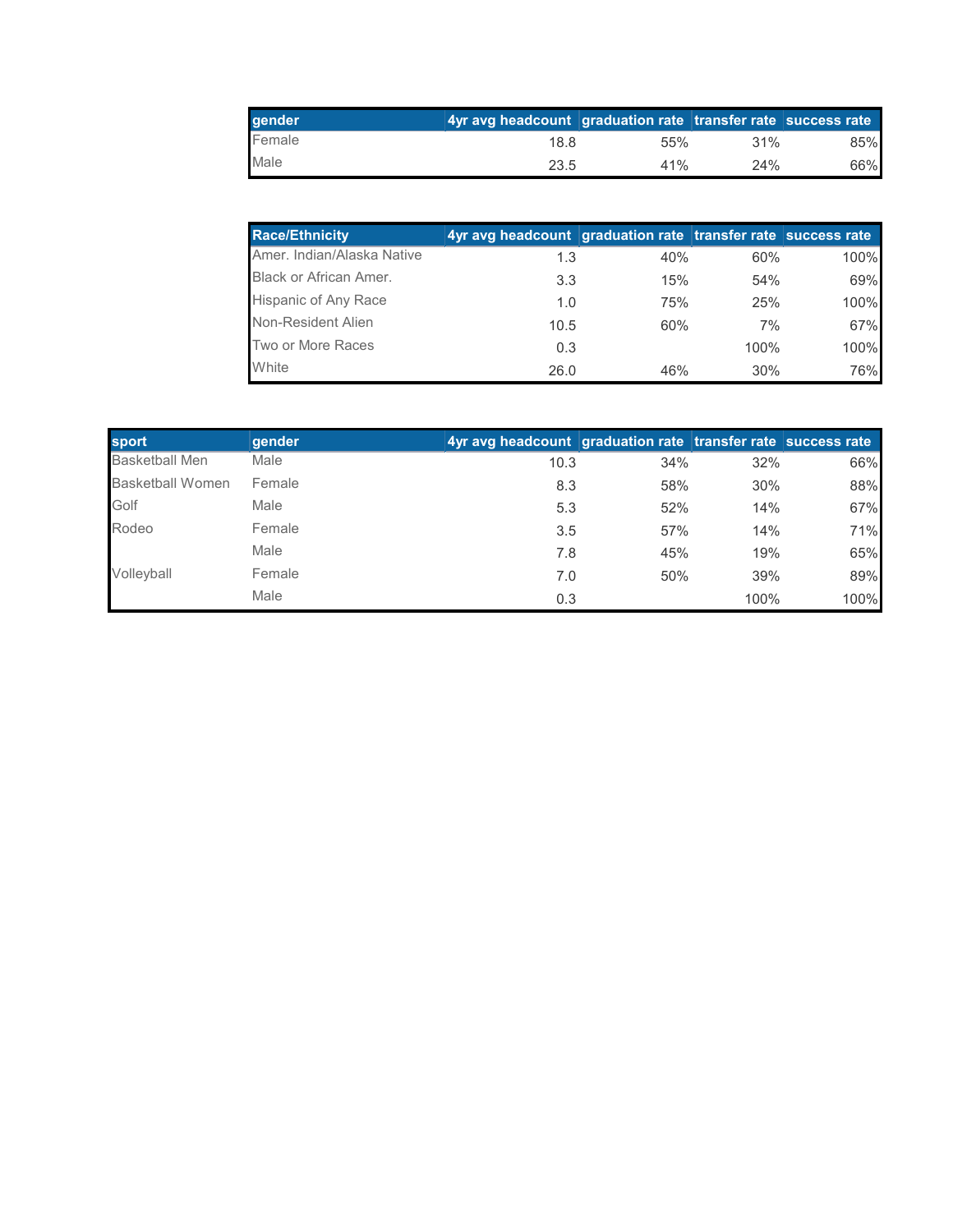III(a) Enrollment of Full-time, Degree/Cert. Seeking Students in 20-21

\*\*\*five or numbers below five are suppressed for personally identifiable information protection

| <b>Person Race/Ethnicity</b> | <b>Person Gender</b> | headcount |
|------------------------------|----------------------|-----------|
| Amer, Indian/Alaska Native   | Female               | ***       |
| Amer, Indian/Alaska Native   | Male                 | $***$     |
| Black or African Amer.       | Female               | $***$     |
| Black or African Amer.       | Male                 | 10        |
| Hispanic of Any Race         | Female               | 31        |
| Hispanic of Any Race         | Male                 | 12        |
| Non-Resident Alien           | Female               | 20        |
| Non-Resident Alien           | Male                 | 16        |
| Two or More Races            | Female               | $***$     |
| Two or More Races            | Male                 | $***$     |
| <b>Unknown</b>               | Female               | $***$     |
| White                        | Female               | 218       |
| White                        | Male                 | 121       |

| <b>Person Gender headcount</b> |    |
|--------------------------------|----|
| Female                         |    |
| Male                           | 16 |